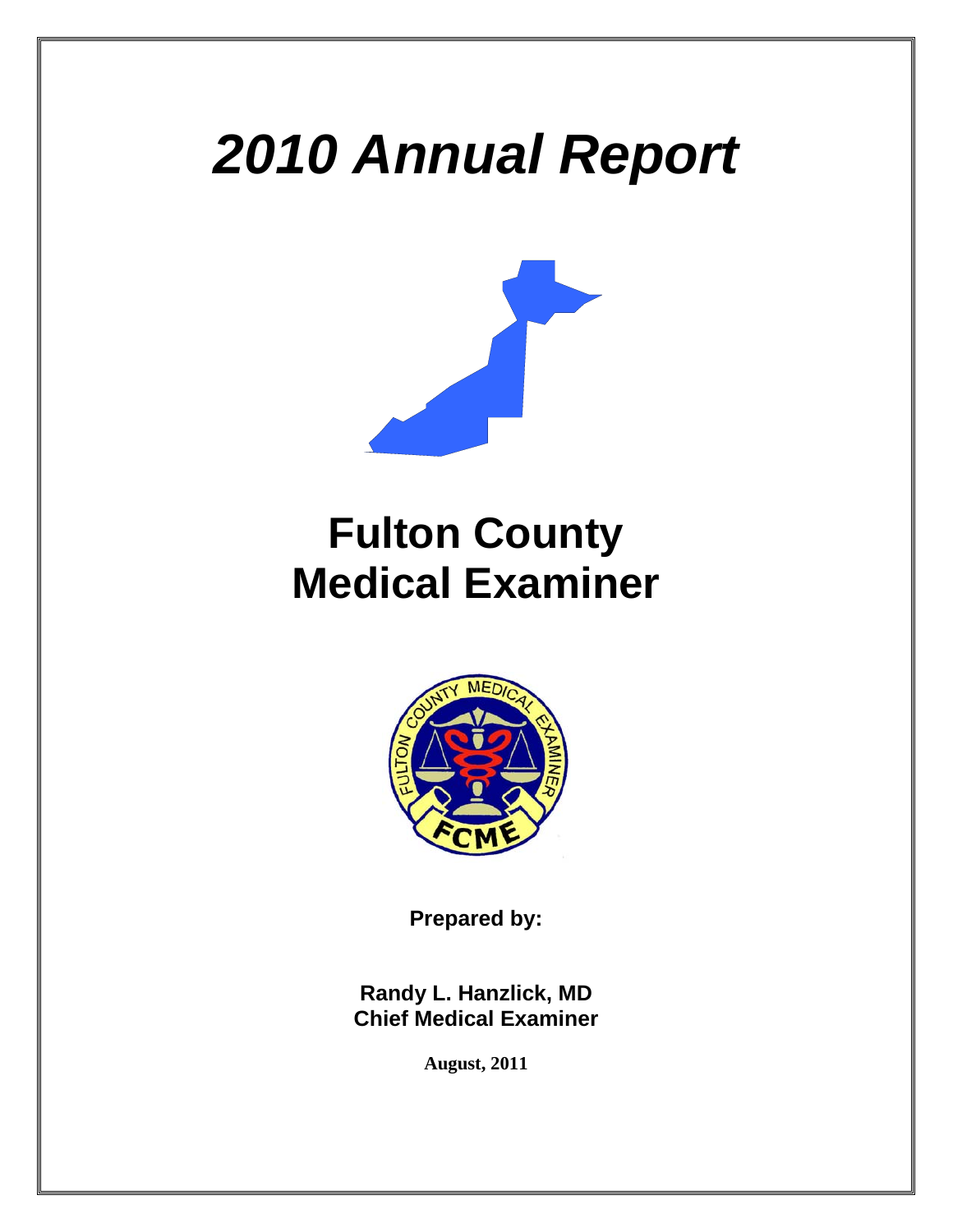#### **Preface**

This Annual Report would not be possible without the dedication and professionalism of the employees who worked for the Fulton County Medical Examiner in Atlanta, Georgia during the time period covered by this report. They are:

#### *Administrative and Support Personnel*

John M. Cross, Deputy Director Paul Desamours, Operations Manager Barbara Pringle-Smalls, Administrative Coordinator Simone Murphy, Medicolegal Transcriptionist Lynnette Redding, Medicolegal Transcriptionist Karleshia Bentley, Records and Documents Supervisor Tia Baynes, Customer Service Sharon Cooper, Customer Service Shirley Gleaton, Administrative Assistant

#### *Medical Examiners*

Randy Hanzlick, MD, Chief Medical Examiner Michele T. Stauffenberg, MD, Deputy Chief Medical Examiner Geoffrey P. Smith, MD, Associate Medical Examiner Michael M. Heninger, MD, Associate Medical Examiner Karen E. Sullivan, MD, Associate Medical Examiner Kim A. Collins, MD, Medical Examiner Jonathan Eisenstat, MD, Medical Examiner Rhome Hughes, MD Forensic Pathology Fellow Anindita Issa, MD Forensic Pathology Fellow

#### *Investigative Staff*

Mark Guilbeau, PhD, Senior ME Investigator/Forensic Anthropologist Tami Schroder, Senior ME Investigator Mike Alsip, ME Investigator Mary Beth Hauptle, DDS, ME Investigator, Forensic Odontologist Betty Honey, ME Investigator Teresa Price, ME Investigator Mark Ruffin, ME Investigator Jon Hager, ME Investigator Laura Salm, ME Investigator Leon Harrison, ME Investigator Dumonder "Reda" Dawson, ME Investigator Clinton Harbin, ME Investigator

#### *Forensic Technical Support*

Charles Love, Forensic Technician Supervisor Angie Fuller, Forensic Technician Assistant Supervisor Carlos Evans, Forensic Technician Assistant Supervisor Kathy Robinson, Forensic Technician Chefrene Gory, Forensic Technician Glenda Buchek, Histologist Mary Burgess, Medicolegal Photographer Steve Moore, Medicolegal Photographer Monica Melchor, Morgue Attendant Candice Russell, Morgue Attendant

*Facility Assistant* Walter Williams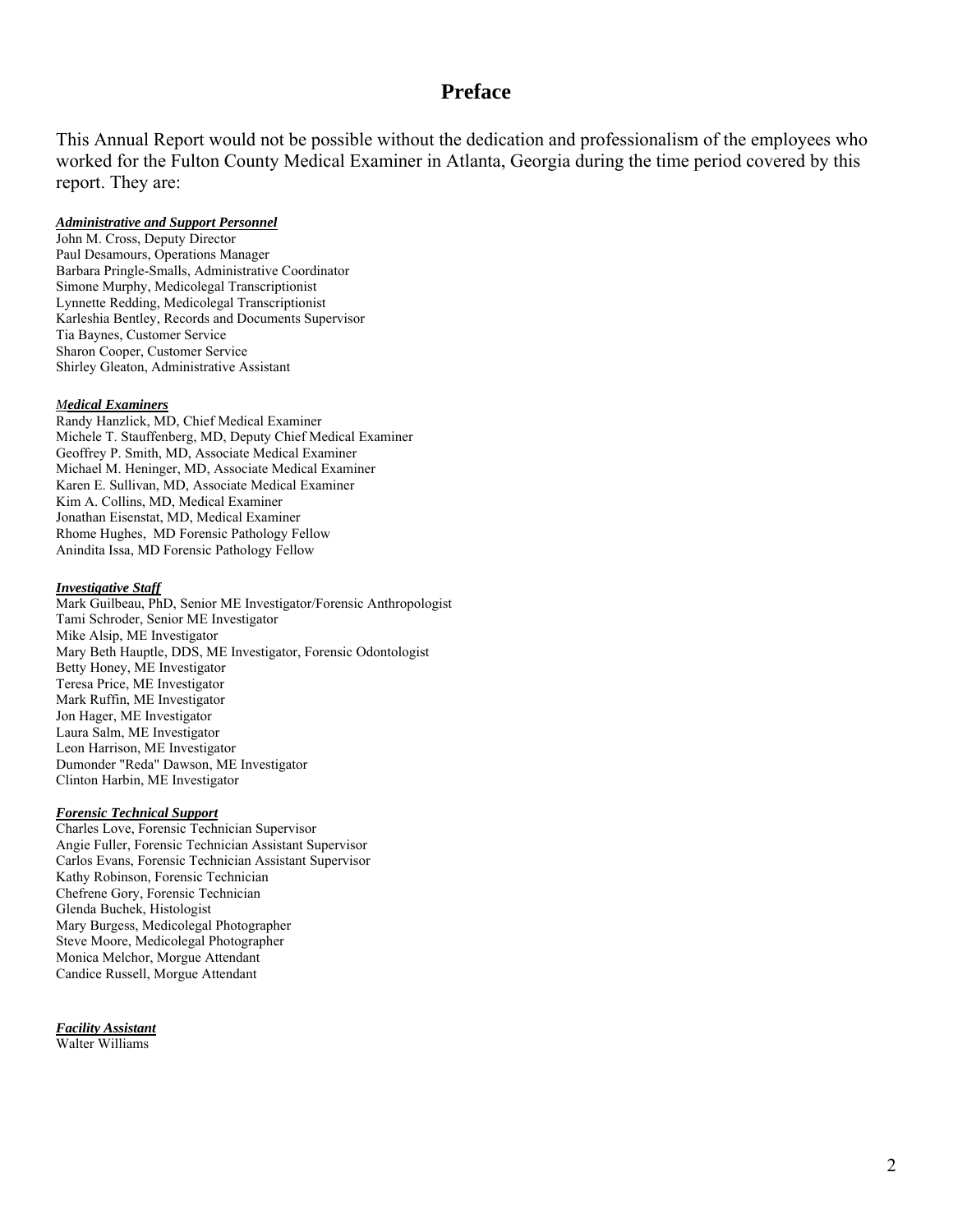Without the above individuals, quality investigation of deaths in Fulton County would not occur, and neither would professional communication with the many agencies and members of the public who are impacted when a death occurs. These employees also care for and maintain a modern facility in which death investigations may be professionally conducted with respect for the dead and at which members of the public, legal, and law enforcement communities can effectively conduct their business.

I thank the Fulton County Medical Examiner employees— each and every one— for their dedication, excellence, and professional quality death investigations conducted for the citizens of Fulton County. We are proud to be a death investigation center fully accredited by the National Association of Medical Examiners, and one which also has a fully-accredited forensic pathology fellowship training program for physician pathologists.

It is hoped that the information in this report may be useful to public health, public safety, and other policy and program planners who strive to improve the safety and quality of life. Additional data may be available for specialized studies that go beyond the general data presented in this report.

The medical examiner's office and its personnel "speak for the dead" and our office is a place where "death delights to serve the living." It is with a true sense of civic duty and public service that we conduct our death investigations for the community.

It is now 2011 and this Annual report is for calendar year 2010. It is not uncommon for some death cases to take many months to finalize because of extensive testing or the need for investigative information that takes time to obtain. The Report itself takes time to prepare, and must be done while we carry on our usual activities and death investigations, which also take the time of our staff.

Randy Hanzlick, MD Chief Medical Examiner August 18, 2011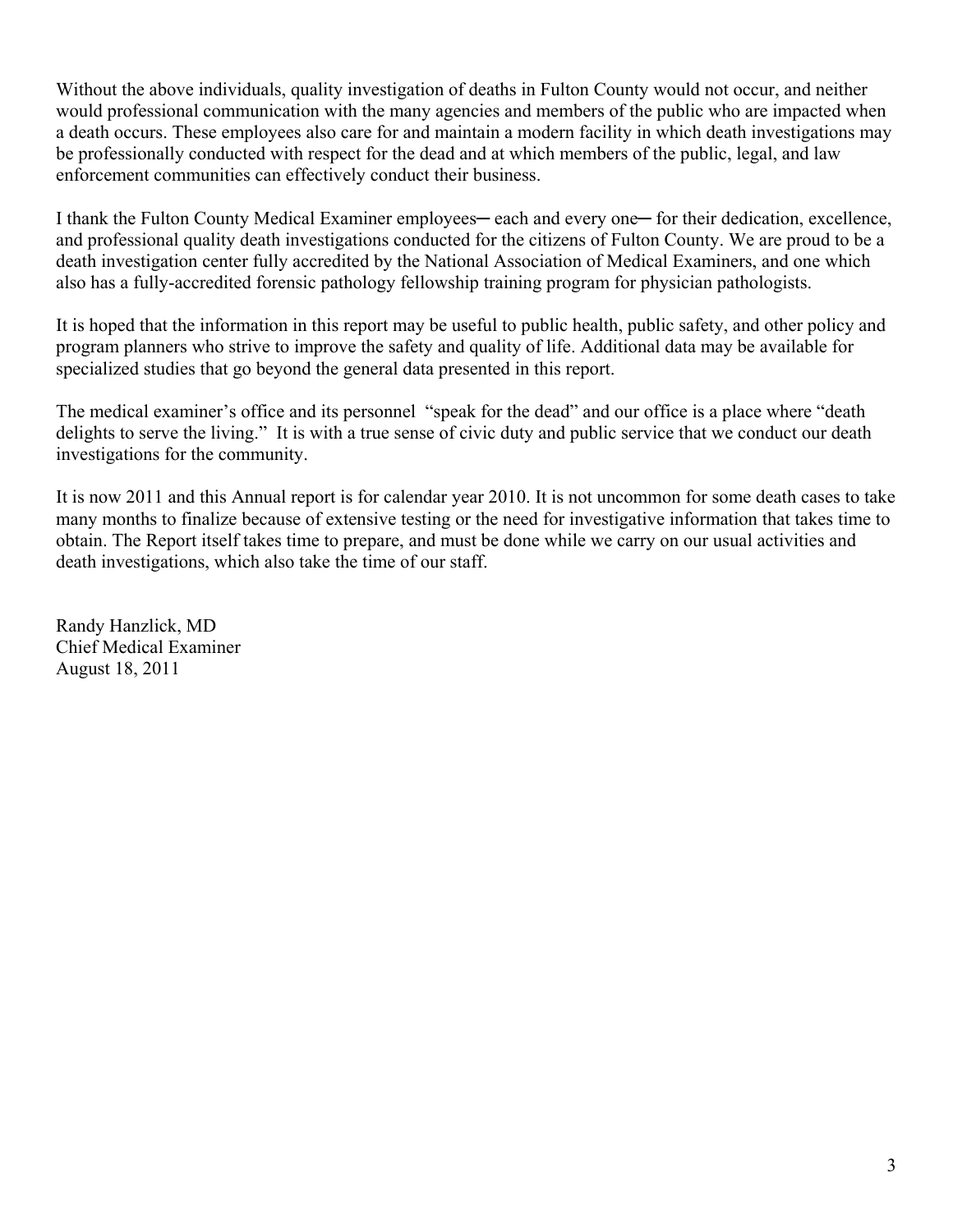# **TABLE OF CONTENTS**

| 2              |
|----------------|
| $\overline{5}$ |
| 8              |
| 10             |
| 11             |
| 12             |
|                |
| 14             |
|                |
|                |
|                |

NOTE: Rather than providing large numbers of Tables, Graphs, and Figures, data are presented with overall summary tables. These lists can be used to identify data which may be of interest for more in-depth study. More detailed data can be provided by FCME if release of such data is compliant with applicable laws, policies, and procedures.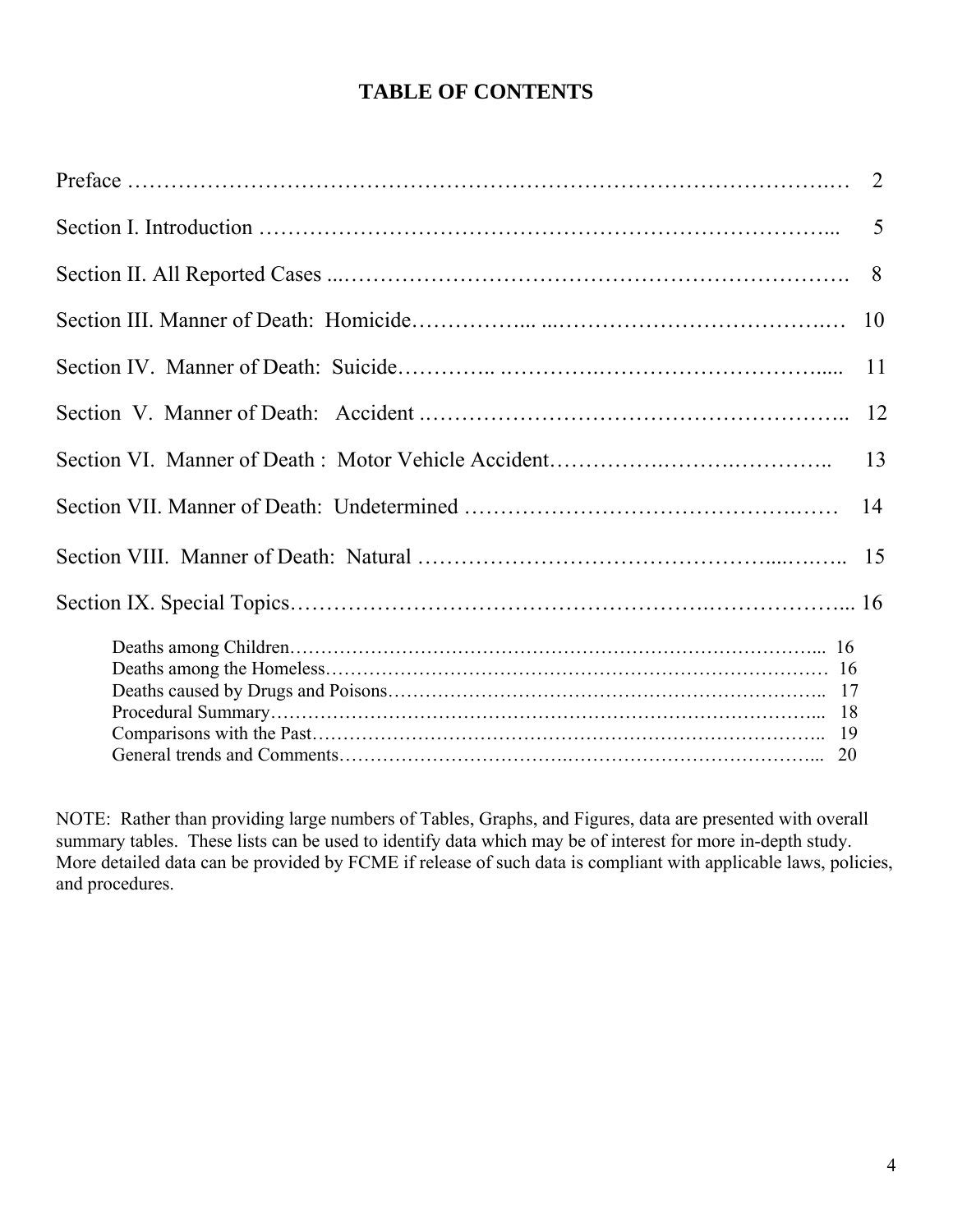# **SECTION I. INTRODUCTION**

The Fulton County Medical Examiner (FCME) serves all non-federal, incorporated and unincorporated areas within Fulton County. In 2011, these areas include nearly all of the City of Atlanta, Alpharetta, Chattahoochee Hills, College Park, East Point, Fairburn, Hapeville, Johns Creek, Milton, Mountain Park, Palmetto, Roswell, Sandy Springs, Union City, Unincorporated Fulton County, and other areas served by special law enforcement agencies such as MARTA and college police forces. The FCME does not serve the few areas of Federal property within the county such as the Federal Penitentiary which arranges for its own investigations. Some deaths occurring on state property are investigated by the GBI. Under the provisions of the Georgia Death Investigation Act, FCME investigates deaths that are suspected or known as having resulted from external causes such as injury or poisoning, and deaths that are sudden, unexpected, and not explained with a reasonable degree of medical probability. Other selected types of death are also investigated such as those occurring while a person is in custody of law enforcement agencies.

The County covers 529 square miles and has an estimated population of about 1,074,600. Countywide, the population is about 48.4% white, 42.3% black, and 8.3% other minorities. The Hispanic population is about 7.9%.

The laws describing the duties of medical examiners in Georgia are contained mostly in Official Code of Georgia Annotated, Title 45, Chapter 16, the "Georgia Death Investigations Act." The types of death required to be reported to the medical examiner include:

- Violence (injury)
- Casualty (accident)
- Suicide
- Suddenly when in apparent good health
- When unattended by physician (no doctor who can sign the death certificate)
- Suspicious or unusual
- Children under 7 if death is unexpected or unexplained
- Executions pursuant to death penalty (these do not occur in Fulton County)
- Inmate of state hospital or state, county, or city penal institution
- Admitted to hospital unconscious and dying within 24 hours without regaining consciousness

Decisions about autopsies are not mandated and are left to the discretion of the medical examiner. As can be seen, the laws are general enough that jurisdiction may be accepted in a wide variety of cases that are not otherwise specified in law, such as sudden death while under anesthesia, which may be considered to be "sudden and unexpected" or "unusual."

When a death is reported to FCME, the case is either **accepted** (AJ) or **declined** (DJ). If a case is accepted, it means that the medical examiner will be signing the death certificate (certifying the death). A case is **declined**  for one of two reasons:

- The incidents leading to death did not occur in Fulton County
- The death need not have been reported and there is a physician who is willing to sign the death certificate.

#### A case is **accepted** if:

- It meets the criteria specified by law as described above, and
- The incident leading to death occurred in Fulton County, or
- If the place of incident or onset of fatal events is unknown, the death occurred or the dead body was found in Fulton County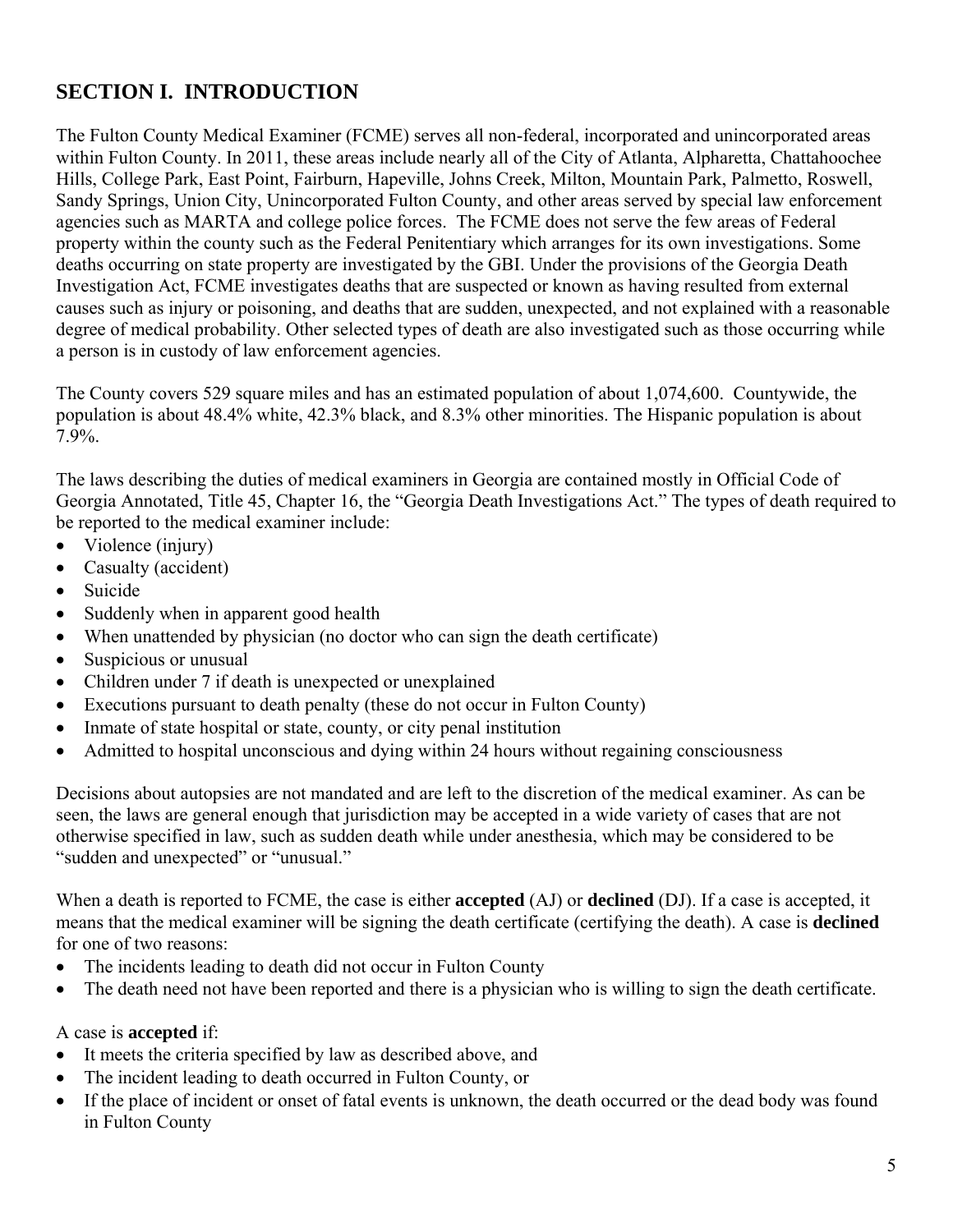The case medical examiner (forensic pathologist) generally uses one of four approaches to certify a death (obtain information to complete the death certificate):

- **Signout**. The death certificate is signed without examining the body.
- **View**. A cursory examination is performed to further evaluate the case and rule out trauma or the need for further in-depth examination. A few simple case notes may be prepared.
- **External examination**. Formal external examination with a dictated report of the examination, usually including toxicology or chemistry tests as well.
- **Autopsy**. Complete autopsy with dictated report. A **limited dissection** (partial autopsy) is sometimes performed if:

-there is expressed objection to autopsy or significant health or safety risks exist for staff, and,

-a complete autopsy need not be performed.

There are basic general "rules" for classifying manner of death:

- **Natural** deaths are due solely or nearly totally to disease and/or the aging process**.**
- **Accident** applies when an injury or poisoning causes death and there is little or no evidence that the injury or poisoning occurred with intent to harm or cause death. In essence, the fatal outcome was unintentional.
- **Suicide** results from an injury or poisoning as a result of an intentional self-inflicted act committed to do self harm or cause the death of one's self.
- **Homicide** occurs when death results from a volitional act committed by another person to cause fear, harm, or death. Intent to cause death is a common element but is not required for classification as homicide (more below). It is to be emphasized that the classification of homicide for the purposes of death certification is a "neutral" term and neither indicates nor implies *criminal* intent, which remains a determination within the province of legal processes.
- **Undetermined** or "could not be determined" is a classification used when the information pointing to one manner of death is no more compelling than one or more other competing manners of death, in thorough consideration of all available information.

In general, when death involves a combination of natural processes and external factors, such as injury or poisoning, preference is given to the non-natural manner of death.

## **Budget and Staff**

The current operating budget is \$3.6 million. The FCME staff consists of 36 employees including 5 full-time physician medical examiners, 11 investigators, 6 administrative support staff, 3 administrators, 9 forensic technicians and morgue support staff, and 2 facility support staff. We also have one forensic pathology physician in training with the position funded by Emory University School of Medicine.

## **General Response**

When a death is reported to FCME, the case is assigned a sequential case number. Basic information is obtained on all cases reported. Investigators, in consultation with the on-call medical examiner as needed, make decisions about whether the case should be accepted or declined, if death scene investigation is required, and whether or not the body need be transported to the Fulton County Medical Examiner's Center. The on-call medical examiner then makes decisions about the type of examination to be conducted and the extent of additional testing to be performed. Usually, bodies transported to FCME are returned to the family and funeral home within 24 hours or less if the body has been officially identified.

For further information about FCME, please see our website at **www.fultoncountyga.gov/me-home**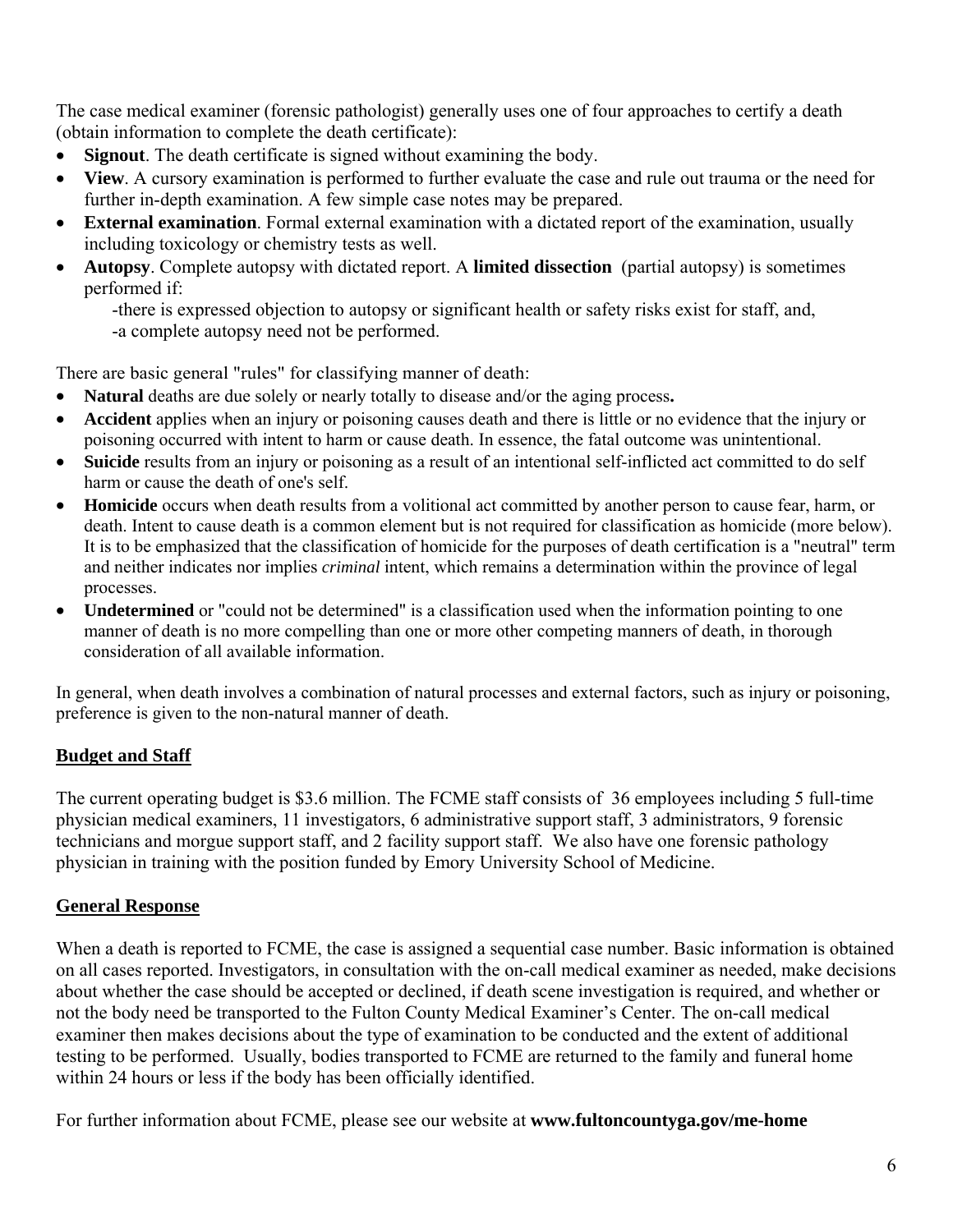For further information about medical examiners and death investigation, please see the website of the National Association of Medical Examiners at **www.TheNAME.org**

#### **Data Source and Analyses**

The data herein are derived from the HOMER (Holds Our Medical Examiner Records) Access database. In 2010, there were 2477 deaths reported to the office (about 100 more than last year). Ten of these records were non-human remains, and two death reports were noted to be reports of the same death. Thus, after excluding these 11 records from data analysis, there were a total of 2466 unique human death cases for this report.

#### **Race/Ethnicity Categories**

Categorizing Race/Ethnicity of decedents has become more difficult because of a growing mixed-race population and because of personal preferences in how Race/Ethnicity is reported by family members.

For our database purposes, we assign race as follows:

- $B =$  Black or African American
- $W =$  White/Caucasian
- $WH = White Hispanic/Latino$
- BH = Black Hispanic/Latino
- $H =$  Hispanic/Latino
- $AS = Asian$
- $PI =$  Pacific Islander
- $NA =$  Native American/Eskimo

Thus, for tabulation of Hispanic/Latino decedents, cases coded as WH, BH, or H would be used.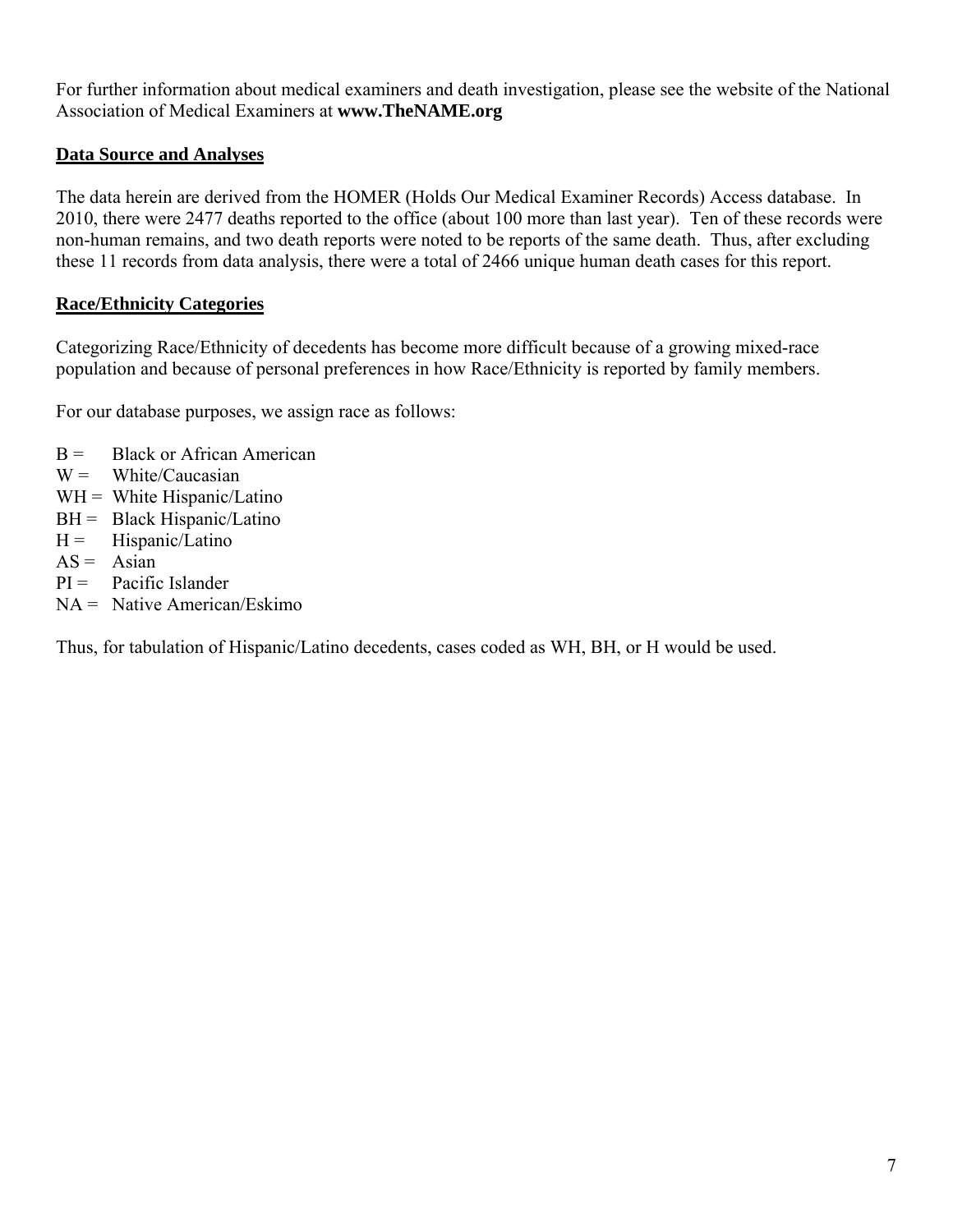## **SECTION II. ALL REPORTED CASES**

| <b>Jurisdiction</b> | <b>Manner of Death</b> | <b>Frequency</b> | <b>Percent</b> |
|---------------------|------------------------|------------------|----------------|
| AJ                  | <b>ACCIDENT</b>        | 266              |                |
|                     | <b>ACCIDENT (T)</b>    | 80               |                |
|                     | <b>HOMICIDE</b>        | 146              |                |
|                     | <b>NATURAL</b>         | 786              |                |
|                     | <b>SUICIDE</b>         | 101              |                |
|                     | <b>UNDETERMINED</b>    | 35               |                |
|                     | <b>STILLBORN</b>       | 2                |                |
|                     | $Total =$              | 1416             |                |
|                     |                        |                  |                |
| <b>DJ</b>           |                        | 1050             |                |
| <b>TOTAL</b>        |                        | 2466             |                |

*Table 1. Number of cases Accepted (AJ) and Declined (DJ) by Manner of death (n=2466)*

*Table 2. Manner of death by Procedure, cross-tabulated for Accepted (Certified) Cases only (n=1,416)* 

|                     |         | Total                   |         |      |      |
|---------------------|---------|-------------------------|---------|------|------|
| <b>MANNER</b>       | Autopsy | <b>External PM Exam</b> | Signout | View |      |
| ACCIDENT*           | 188     | 31                      | 44      |      | 266  |
| ACCIDENT (T)**      | 70      | っ<br>J                  |         |      | 80   |
| <b>HOMICIDE</b>     | 144     |                         |         |      | 146  |
| <b>NATURAL</b>      | 373     | 253                     | 84      | 76   | 786  |
| <b>SUICIDE</b>      | 99      |                         |         |      | 101  |
| <b>UNDETERMINED</b> | 34      |                         |         |      | 35   |
| <b>STILLBORN</b>    |         |                         |         |      | 2    |
| $Total =$           | 910     | 288                     | 139     | 79   | 1416 |

\* Non Traffic-related accidents

\*\* Traffic-related accidents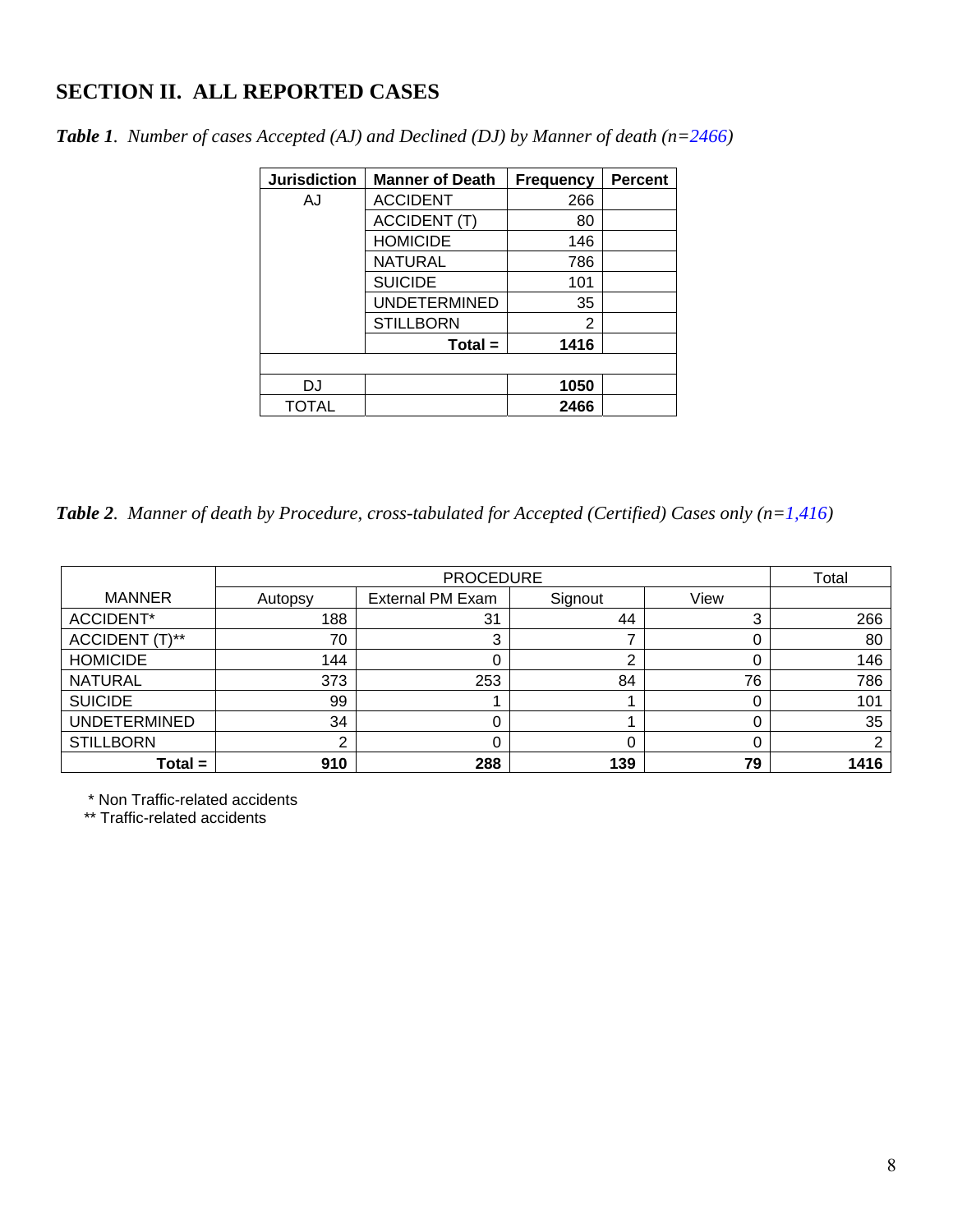### *Table 3. Police Jurisdiction for Non-Natural Manners of death (n=628)*

| <b>Police Jurisdiction</b> | <b>TOTAL</b><br>Non-<br><b>Natural</b> | <b>ACCIDENT</b> | <b>ACCIDENT</b><br>(Traffic) | <b>HOMICIDE</b> | <b>SUICIDE</b> | <b>UNDETERMINED</b> |
|----------------------------|----------------------------------------|-----------------|------------------------------|-----------------|----------------|---------------------|
| Alpharetta                 | 25                                     | 14              | 1                            | 0               | 10             | 1                   |
| Atlanta                    | 356                                    | 146             | 35                           | 103             | 50             | 22                  |
| <b>College Park</b>        | 16                                     | 4               | $\mathbf{z}$                 | 10              | $\bf{0}$       | 0                   |
| <b>Chattahoochee Hills</b> | 2                                      | 0               | 0                            | 1               | 1              | 0                   |
| <b>East Point</b>          | 26                                     | 14              | $\mathbf{2}$                 | 7               | 1              | $\mathbf{2}$        |
| Fairburn                   | 5                                      | 3               | 2                            | 0               | 0              | 0                   |
| <b>Fulton County</b>       | 34                                     | 9               | 3                            | 12              | 6              | 4                   |
| Hapeville                  | 5                                      | 4               | 0                            | 1               | 0              | 0                   |
| <b>Johns Creek</b>         | 7                                      | 4               | $\mathbf 0$                  | 0               | $\mathbf{2}$   | 1                   |
| Milton                     | 7                                      | 3               | 3                            | 0               | 1              | 0                   |
| Palmetto                   | 8                                      | 5               | 0                            | 1               | 1              | 1                   |
| Roswell                    | 37                                     | 24              | 6                            | 1               | 5              | 1                   |
| <b>Sandy Springs</b>       | 62                                     | 22              | 10                           | 7               | 20             | 3                   |
| <b>Union City</b>          | 11                                     | 5               | 4                            | 2               | $\bf{0}$       | 0                   |
| <b>Total Above</b>         | 596                                    | 257             | 65                           | 142             | 97             | 35                  |
| Other or Unspecified *     | 32                                     | 9               | 15                           | 4               | 4              | 0                   |
| All Cases =                | 628                                    | 266             | 80                           | 146             | 101            | 35                  |

 **\* Includes other police jurisdictions such as MARTA, College Campus Police, other states, and nearby counties. Data do not include stillborns (2)**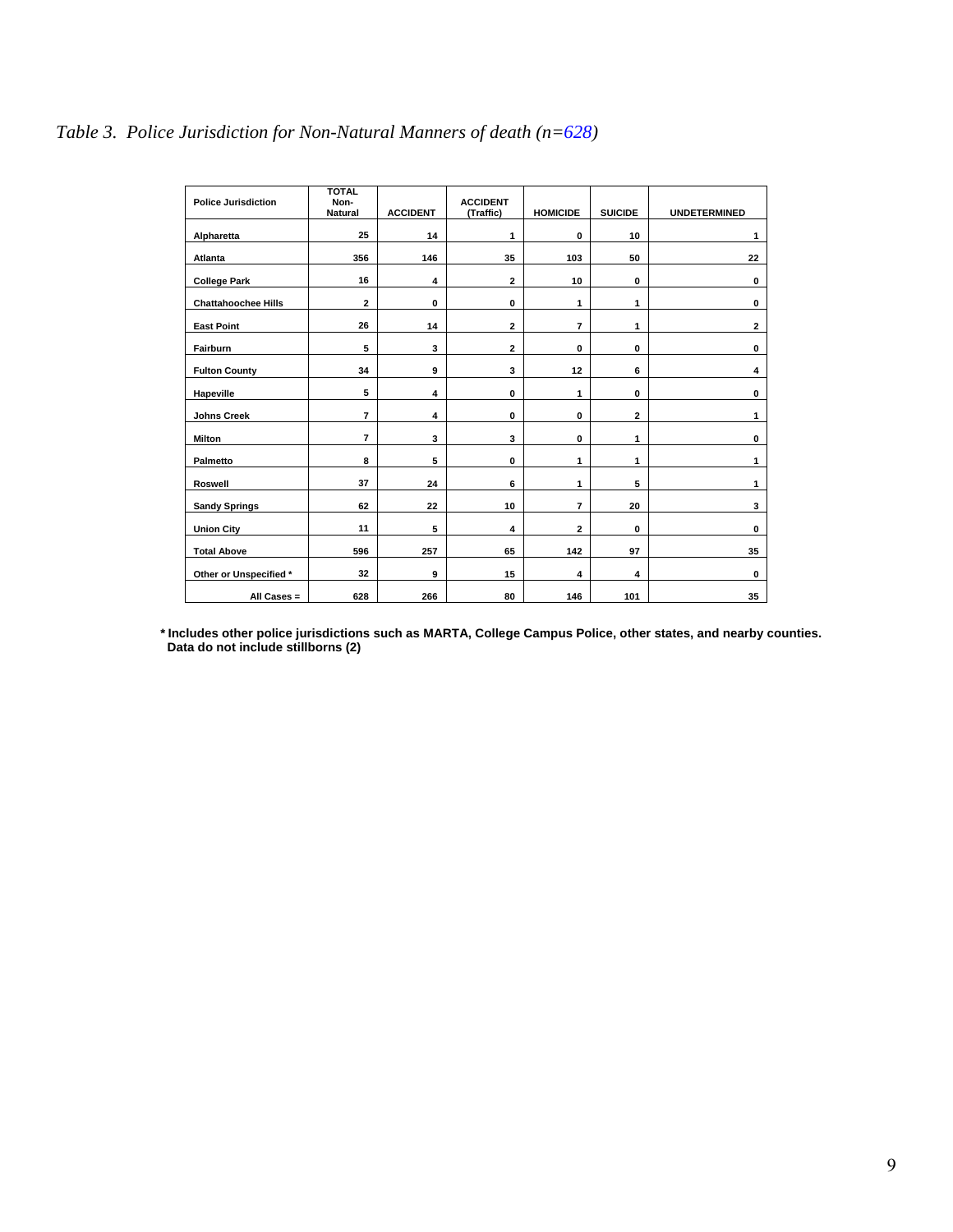#### **SECTION III. Homicides**

| Cause                         | <b>Number</b>  |
|-------------------------------|----------------|
| <b>Gun-Not Specified</b>      | 69             |
| Gun-Handgun                   | 23             |
| <b>Blunt Force</b>            | 14             |
| <b>Gun-Pistol</b>             | 13             |
| Sharp Instrument-Knife        | 10             |
| Sharp Instrument              | 4              |
| Gun-Shotgun                   | $\overline{c}$ |
| Gun-Rifle                     | $\overline{c}$ |
| <b>Gun-Revolver</b>           | $\overline{c}$ |
| Asphyxia                      | $\mathbf{r}$   |
| <b>Homicidal Violence NOS</b> | 1              |
| Gun-Assault                   | 1              |
| Exposure                      | 1              |
| Asphyxia-Compression          |                |

#### **Homicides: Age, Race, Sex**

|              | $\leq$ -10       | $\cdots$ $\cdots$<br>$11 - 20$ | $21 - 30$      | $31 - 40$      | $41 - 50$ | $51 - 60$ | 61-70          | $71+$          | 2           | <b>Total</b> |
|--------------|------------------|--------------------------------|----------------|----------------|-----------|-----------|----------------|----------------|-------------|--------------|
| <b>WM</b>    |                  |                                | $\overline{4}$ | 2              |           | 3         |                |                |             | 11           |
| <b>WF</b>    |                  |                                |                |                |           |           |                |                |             |              |
| <b>BM</b>    | $\boldsymbol{2}$ | 12                             | 35             | 26             | 13        | 8         | 3              |                |             | <b>100</b>   |
| <b>BF</b>    | 3                | 3                              | 3              | 7              |           |           |                |                |             | 18           |
| <b>HM</b>    |                  |                                | 3              | $\overline{2}$ |           |           |                |                |             | 6            |
| <b>HF</b>    |                  |                                |                |                |           |           |                |                |             |              |
| <b>AM</b>    |                  |                                |                |                |           |           |                |                |             | 3            |
| <b>AF</b>    |                  |                                |                |                |           |           |                |                |             |              |
| <b>Other</b> |                  |                                |                |                |           |           |                |                |             | $\mathbf 0$  |
| <b>Total</b> | 5                | 17                             | 46             | 38             | 15        | 13        | $\overline{4}$ | $\overline{2}$ | $\mathbf b$ | 146          |

- Guns are involved in 77% of homicides
- 68% of homicide victims were black males, 75% of which were 40 years of age or younger, and 35% of which were in their 20s
- 9% of homicide victims were white
- 82% of homicide victims were male
- Although the type of gun was not specified in 69 cases, most of those involved handguns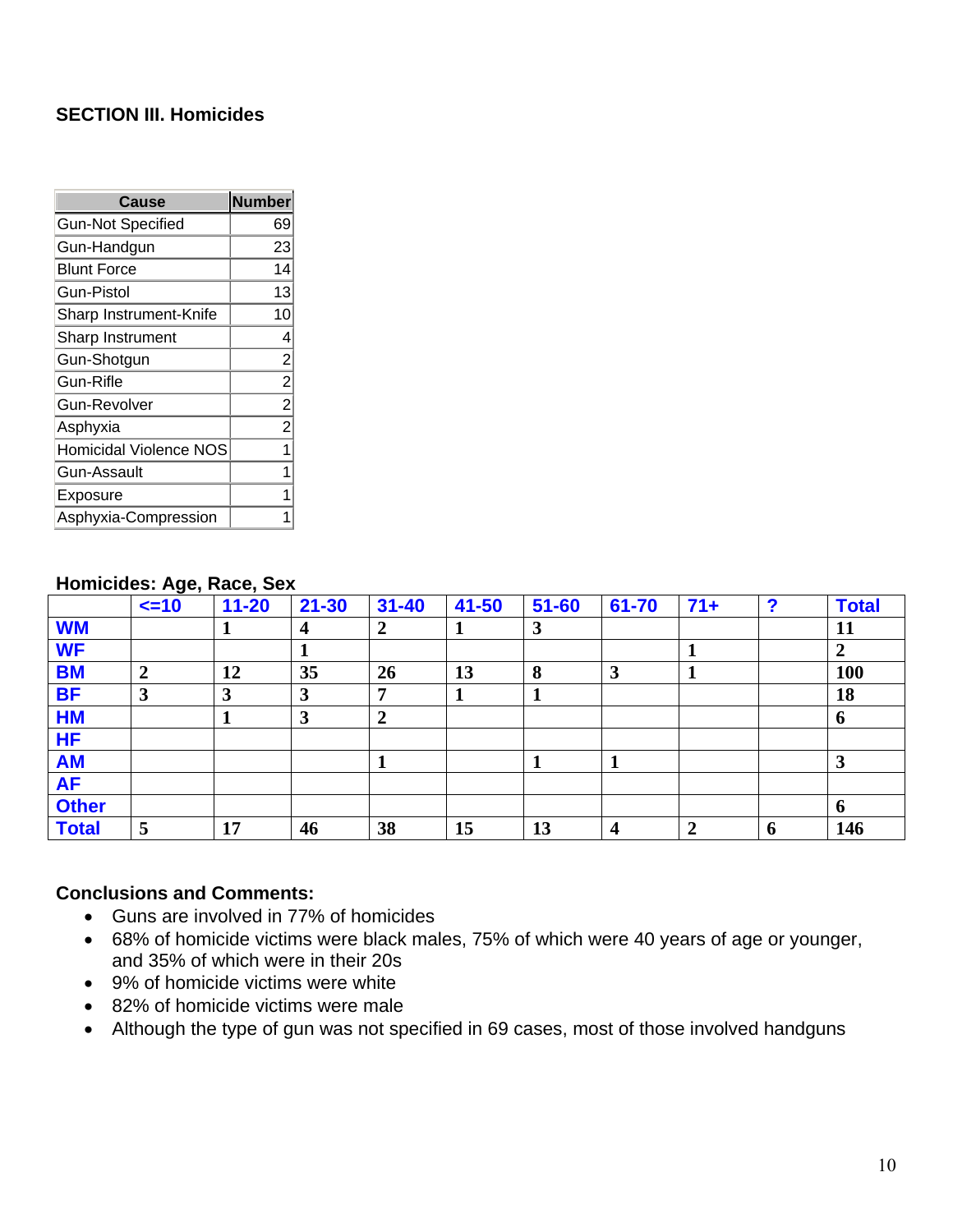#### **SECTION IV. Suicides**

| Cause                        | <b>Number</b> |
|------------------------------|---------------|
| Gun-Handgun                  | 18            |
| Asphyxia-Hanging             | 15            |
| <b>Gun-Revolver</b>          | 14            |
| <b>Gun-Pistol</b>            | 12            |
| Drug Death-Poisoning         | 12            |
| Jump from Height             | 7             |
| Asphyxia-Suffocation         | 6             |
| <b>Gun-Not Specified</b>     | 4             |
| Poisoning-CO with no fire    | 3             |
| Gun-Shotgun                  | 3             |
| Gun-Rifle                    | 3             |
| Drug Death-Poisoning+Disease | 2             |
| Sharp Instrument-Knife       |               |
| <b>MARTA-Train</b>           |               |

|              |             | $\frac{1}{2}$ |                  |                |                |           |       |                |   |              |
|--------------|-------------|---------------|------------------|----------------|----------------|-----------|-------|----------------|---|--------------|
|              | $\leq$ = 10 | $11 - 20$     | $21 - 30$        | $31 - 40$      | $41 - 50$      | $51 - 60$ | 61-70 | $71+$          | 2 | <b>Total</b> |
| <b>WM</b>    |             |               | 9                | ៗ              | 14             | ៗ         | 4     | 8              |   | 51           |
| <b>WF</b>    |             |               | $\boldsymbol{2}$ | ↑<br>◢         | $\overline{2}$ | 3         |       | $\overline{2}$ |   | 12           |
| <b>BM</b>    |             | 3             | 8                | $\mathbf 6$    | 3              |           | 3     |                |   | 24           |
| <b>BF</b>    |             |               |                  | $\overline{2}$ | $\overline{2}$ |           |       |                |   | <sup>0</sup> |
| <b>HM</b>    |             |               |                  |                |                |           |       |                |   | 3            |
| <b>HF</b>    |             |               |                  |                |                |           |       |                |   |              |
| <b>AM</b>    |             |               |                  |                |                |           |       |                |   | $\mathbf 2$  |
| <b>AF</b>    |             |               |                  |                | $\overline{2}$ |           |       |                |   | 3            |
| <b>Other</b> |             |               |                  |                |                |           |       |                |   |              |
| <b>Total</b> |             | 6             | 21               | 17             | 25             | 13        | 8     | 11             |   | 101          |

#### **Suicides: Age, Race, Sex**

- 53% of suicides involved guns (the most common method)
- Suicide using drugs or poisons was the next most common method (17%)
- Suicide by hanging was the next most common method (15%)
- 6% of suicides were in persons 20 years of age or younger
- 63% of suicides involved white decedents and 30% involved black decedents
- 79% of suicide victims were male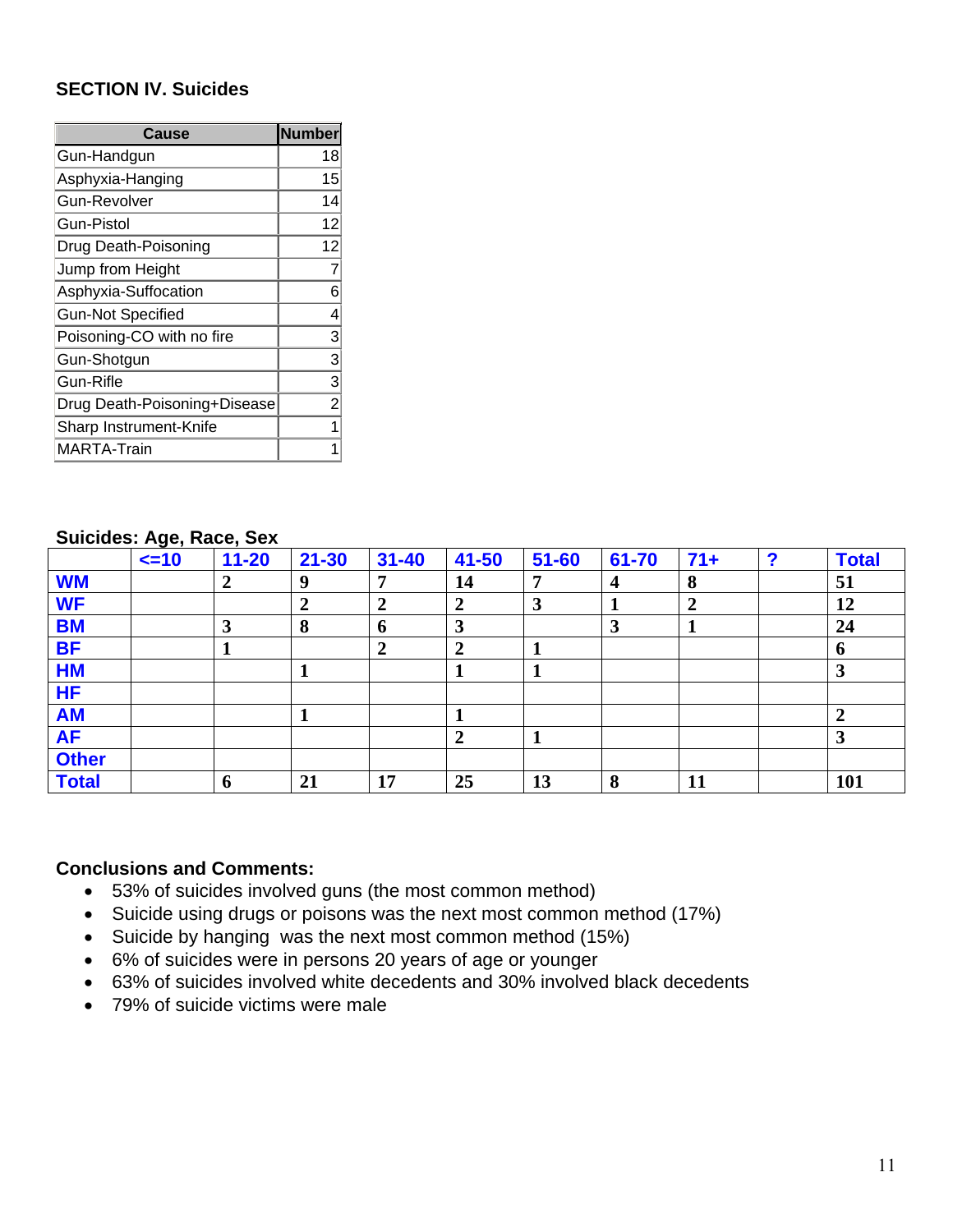#### **SECTION V. Non-Vehicular Accidents**

| <b>Cause</b>                 | <b>Number</b>  |
|------------------------------|----------------|
| <b>Fall-Standing Height</b>  | 70             |
| Drug Death-Poisoning         | 63             |
| Drug Death-Poisoning+Disease | 44             |
| Fall-From Height             | 12             |
| Hypothermia-Exogenous        | 9              |
| Asphyxia-Café Coronary       | 9              |
| Fire death                   | 9              |
| Fall- Down Steps             | 8              |
| Drowning-Tub                 | 4              |
| Drug Death-Poisoning+Injury  | 4              |
| Asphyxia-Wedging             | 3              |
| Cardiac-ASCVD-IHD            | 3              |
| <b>Blunt Force</b>           | 3              |
| Drowning-Pool/Spa            | $\overline{2}$ |
| <b>Burn-Thermal-Not Fire</b> | $\overline{2}$ |
| Train-Commercial             | 2              |
| Asphyxia-Positional          | 1              |
| Asphyxia-Foreign body        | 1              |

| Cause                          | <b>Number</b> |
|--------------------------------|---------------|
| Asphyxia-Compression           |               |
| Crushed-Pinned                 |               |
| Diabetes-IDDM                  |               |
| Drowning-Lake                  |               |
| Drowning-Other                 |               |
| Asphyxia-Blunt                 |               |
| Immersion                      |               |
| Drug induced agitation         | 1             |
| Drug-Death-Chronic Abuse       |               |
| Electrical                     | 1             |
| Explosion                      | 1             |
| Poisoning-CO with no fire      |               |
| Fire death from lightning      |               |
| Ingestion of caustic substance | 1             |
| <b>Gun-Revolver</b>            | 1             |
| Hyperthermia-Exogenous         |               |
| Drowning-River                 |               |

### **Accidents: Age, Race, Sex**

|              | $\leq$ =10 | $11 - 20$ | $21 - 30$        | $31 - 40$      | 41-50 | $51 - 60$               | 61-70 | $71+$ | ◠ | <b>Total</b>     |
|--------------|------------|-----------|------------------|----------------|-------|-------------------------|-------|-------|---|------------------|
| <b>WM</b>    |            |           | 9                | 15             | 11    | 24                      | 10    | 20    |   | 90               |
| <b>WF</b>    |            |           |                  | 3              | 9     | 11                      | 3     | 34    |   | 60               |
| <b>BM</b>    | 4          |           | 3                | 5              | 16    | 26                      | 14    | 8     |   | 76               |
| <b>BF</b>    | 1          |           | 1                | -6             | 11    | $\overline{\mathbf{4}}$ | л     | 10    |   | 34               |
| <b>HM</b>    |            |           | $\boldsymbol{2}$ | $\overline{2}$ |       |                         |       |       |   | $\boldsymbol{4}$ |
| <b>HF</b>    |            |           |                  |                |       |                         |       |       |   |                  |
| <b>AM</b>    |            |           |                  |                |       |                         |       |       |   |                  |
| <b>AF</b>    |            |           |                  |                |       |                         |       |       |   |                  |
| <b>Other</b> |            |           |                  |                |       |                         |       |       |   |                  |
| <b>Total</b> | 5          |           | 15               | 31             | 47    | 65                      | 29    | 73    |   | 266              |

- The most common cause of accidental deaths was drugs and poisons which accounted for 42% of accidental deaths
- Falls, usually among elderly persons, was the second most common cause of accidental death
- 27% of accidental deaths were among persons 70 years of age or older
- In general, the number of accidental deaths rose with age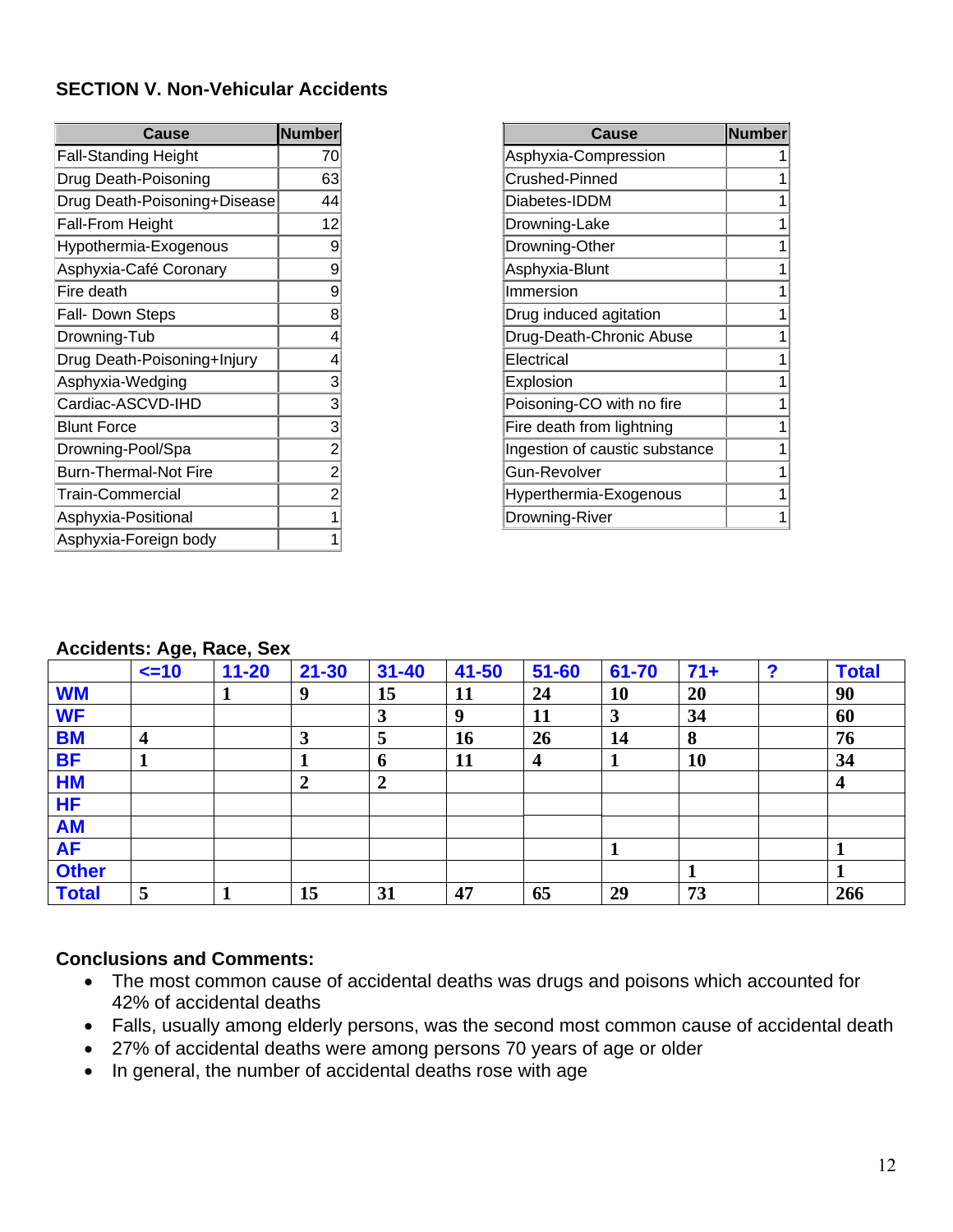#### **SECTION VI. Motor Vehicle Accidents**

| <b>Type</b>             | <b>Number</b> |
|-------------------------|---------------|
| <b>MVA-Driver</b>       | 33            |
| <b>MVA-Pedestrian</b>   | 26            |
| MVA-Occupant            | 12            |
| MVA-Motorcyclist Driver | 6             |
| MVA-Rider               |               |
| MVA-Off Road            |               |
| MVA-Delayed             |               |
| <b>MVA-Bicyclist</b>    |               |

#### **Motor Vehicle Accidents: Age, Race, Sex**

|              | $\leq$ =10       | $11 - 20$        | $\ddot{\phantom{a}}$<br>$21 - 30$ | $\overline{\phantom{a}}$<br>$31 - 40$ | $41 - 50$        | $51 - 60$ | 61-70            | $71+$ | 2 | <b>Total</b> |
|--------------|------------------|------------------|-----------------------------------|---------------------------------------|------------------|-----------|------------------|-------|---|--------------|
| <b>WM</b>    |                  | $\boldsymbol{2}$ | 5                                 |                                       | $\boldsymbol{2}$ | 5         |                  | 3     |   | 18           |
| <b>WF</b>    |                  |                  | $\boldsymbol{2}$                  |                                       |                  |           |                  | 5     |   | <b>Q</b>     |
| <b>BM</b>    | $\boldsymbol{2}$ |                  | 9                                 | 6                                     | 3                | 4         | 5                |       |   | 31           |
| <b>BF</b>    |                  | $\boldsymbol{2}$ | 3                                 | 3                                     | $\overline{2}$   |           | $\boldsymbol{2}$ |       |   | 13           |
| <b>HM</b>    |                  | $\boldsymbol{2}$ | $\boldsymbol{2}$                  | 2                                     |                  |           |                  |       |   |              |
| <b>HF</b>    |                  |                  |                                   |                                       |                  |           |                  |       |   |              |
| <b>AM</b>    |                  |                  |                                   |                                       |                  |           |                  |       |   |              |
| <b>AF</b>    |                  |                  |                                   |                                       |                  |           |                  |       |   |              |
| <b>Other</b> |                  |                  |                                   |                                       |                  |           |                  |       |   |              |
| <b>Total</b> | 3                | ៗ                | 21                                | 11                                    | 9                | 11        | 8                | 9     |   | 80           |

- Drivers were the most common type of traffic fatality, followed by pedestrians
- 54% of drivers were intoxicated with alcohol
- 35% of pedestrians were intoxicated with alcohol
- 80 is the smallest number of traffic fatalities in Fulton County in at last 25 years.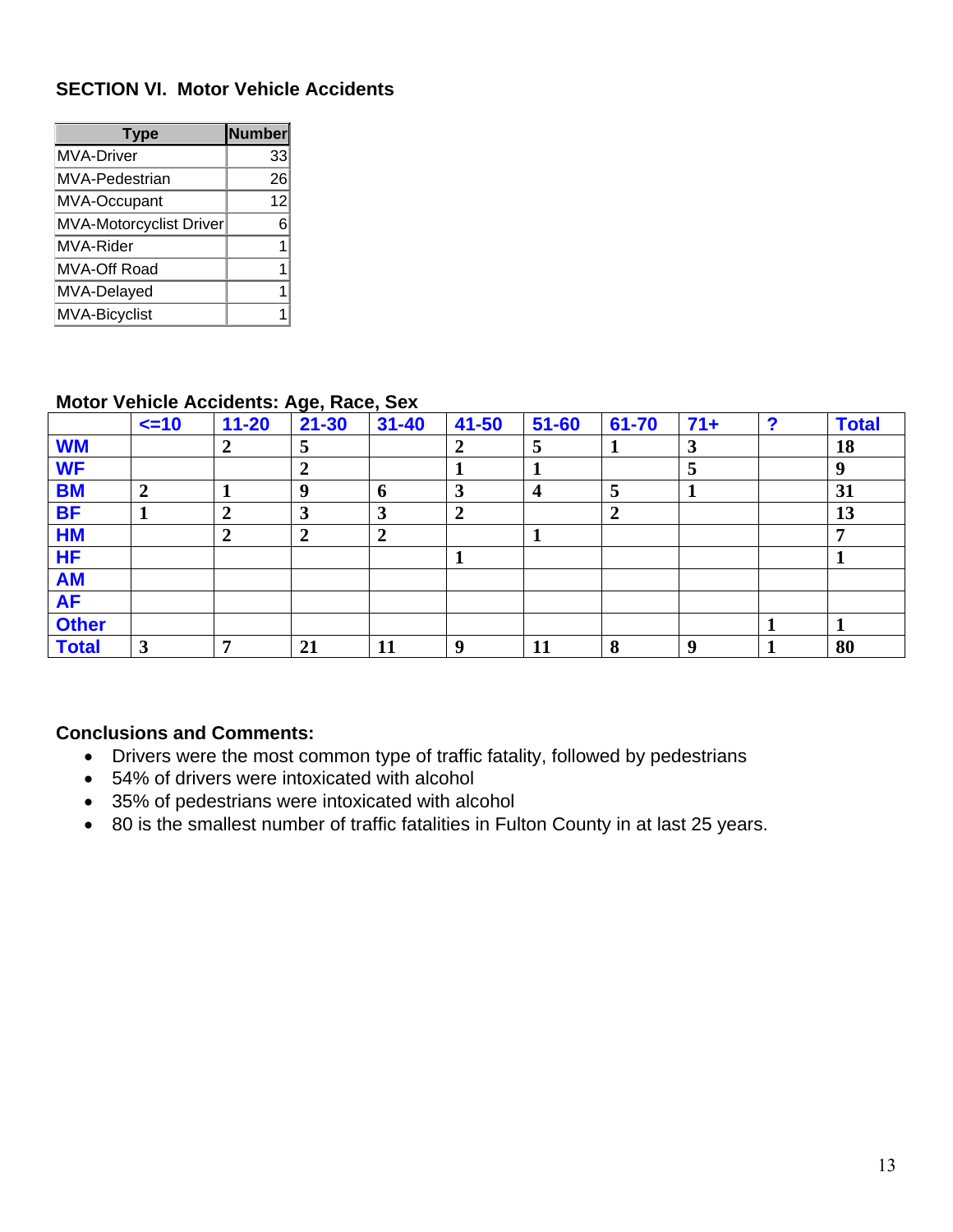#### **SECTION VII. Undetermined Manner of Death**

| <b>Number</b>  |
|----------------|
| 14             |
| 5              |
| 3              |
| $\frac{2}{2}$  |
|                |
| $\overline{c}$ |
| 1              |
|                |
|                |
|                |
|                |
|                |
|                |
|                |

#### **Undetermined Manner of Death: Age, Race, Sex**

|              | $\leq$ =10 | $11 - 20$ | $21 - 30$      | -<br>$\overline{\phantom{a}}$<br>$31 - 40$ | $41 - 50$        | $51 - 60$      | 61-70            | $71+$ | 0 | <b>Total</b> |
|--------------|------------|-----------|----------------|--------------------------------------------|------------------|----------------|------------------|-------|---|--------------|
| <b>WM</b>    |            |           |                |                                            | л                |                | $\boldsymbol{2}$ |       |   | $\mathbf b$  |
| <b>WF</b>    |            |           |                |                                            |                  |                |                  |       |   |              |
| <b>BM</b>    | 11         |           | д              |                                            |                  | $\overline{2}$ |                  |       |   | 15           |
| <b>BF</b>    | 7          |           |                | $\mathbf 2$                                |                  |                |                  |       |   | <b>11</b>    |
| <b>HM</b>    |            |           |                |                                            |                  |                |                  |       |   |              |
| <b>HF</b>    |            |           |                |                                            |                  |                |                  |       |   |              |
| <b>AM</b>    |            |           |                |                                            |                  |                |                  |       |   |              |
| <b>AF</b>    |            |           |                |                                            |                  |                |                  |       |   |              |
| <b>Other</b> |            |           |                |                                            |                  |                |                  |       |   |              |
| <b>Total</b> | 19         |           | $\overline{2}$ |                                            | $\boldsymbol{2}$ | 4              | 3                |       |   | 35           |

- 54% of deaths with undetermined manner are sudden unexplained deaths among infants
- 14% of deaths with undetermined manner are classified that way because a cause of death could not be determined, in cases with decomposed or skeletal remains
- The other 32% are cases in which differentiation between two or more possible manners of death could not be made (such as suicide versus accident)
- SIDSOID deaths are sudden, unexplained infant deaths. "Stressor" means that there was possibly some contributing external factor such as bed sharing. "Classic" means that there were no possible contributory causes identified. "Not SIDS" means that a cause was not clearly identified but the circumstances were inconsistent with "sudden infant death syndrome." "Both" means that there was a stressor and some evidence of a disease condition, but one that would not normally be fatal.
- All 19 deaths in the under age 10 category were infants.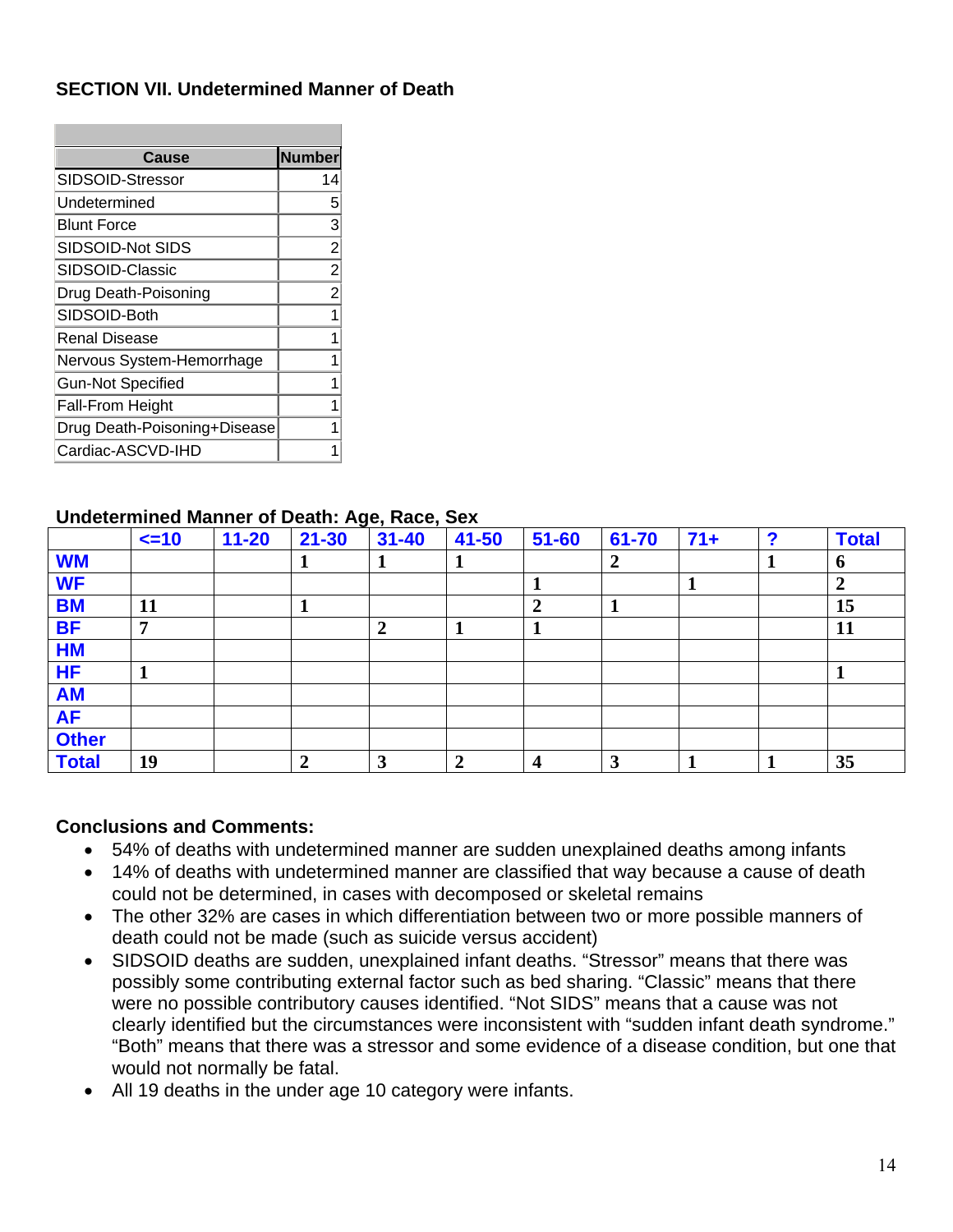#### **SECTION VIIII. Deaths due to Natural Causes (n=786)**

| <b>Cause</b>                  | <b>Number</b>                                             |  |
|-------------------------------|-----------------------------------------------------------|--|
| Cardiac-Hypertension          | 236                                                       |  |
| Cardiac-ASCVD-IHD             | 174                                                       |  |
| Drug-Death-Chronic Abuse      | 44                                                        |  |
| Neoplasm                      | 39                                                        |  |
| Thromboemboli                 | 27                                                        |  |
| Pulmonary-COPD                | 22                                                        |  |
| Cardiac NOS                   | 22                                                        |  |
| Infection-Lung                | 14                                                        |  |
| <b>Renal Disease</b>          | 14                                                        |  |
| <b>Diabetes</b>               | 13                                                        |  |
| Diabetes-Ketoacidosis         | 13                                                        |  |
| <b>GI Tract Disease</b>       | 13                                                        |  |
| Nonspecific Natural           | 13                                                        |  |
| Cardiac-Cardiomyopathy        | 12                                                        |  |
| Infection-HIV-AIDS            | 12                                                        |  |
| Heritable-Genetic-Congenital  | 10                                                        |  |
| Aneurysm Rupture              | 10                                                        |  |
| Diabetes-IDDM                 | 9                                                         |  |
| Nervous System-Hemorrhage-HBP | 8                                                         |  |
| Nervous System-Hemorrhage     | $\overline{7}$                                            |  |
| Seizure Disorder-Idiopathic   | 6                                                         |  |
| Cardiac-Valvular              | 6                                                         |  |
| <b>Treatment Complication</b> | 6                                                         |  |
| Dementia-Alzheimers           | 5                                                         |  |
| Seizure Disorder              | 4                                                         |  |
| Infection                     | $\overline{4}$                                            |  |
| Pregnancy-Complication        | 3                                                         |  |
| Pulmonary                     |                                                           |  |
| Pancreatitis                  | $\frac{3}{3}$                                             |  |
| <b>Aorta Dissection</b>       | $\overline{\overline{3}}$                                 |  |
| Psychiatric Disorder          | 3                                                         |  |
| Sarcoidosis                   |                                                           |  |
| Cardiac-Myocarditis           |                                                           |  |
| Diabetes-NIDDM                | $\frac{-2}{2}$ $\frac{2}{2}$ $\frac{-2}{2}$ $\frac{2}{2}$ |  |
| Cardiac-Anomaly               |                                                           |  |
| Infection-Nervous System      |                                                           |  |
| Nervous System- Stroke        |                                                           |  |
| All Others                    | $\overline{15}$                                           |  |

- 58% of natural deaths were due to heart disease and/or hypertension
- These 786 deaths represent about 10% of all natural deaths occurring in the county and typically include deaths which occur outside of health care facilities, deaths due to previously undiagnosed conditions, and deaths in which there is no physician to certify the death.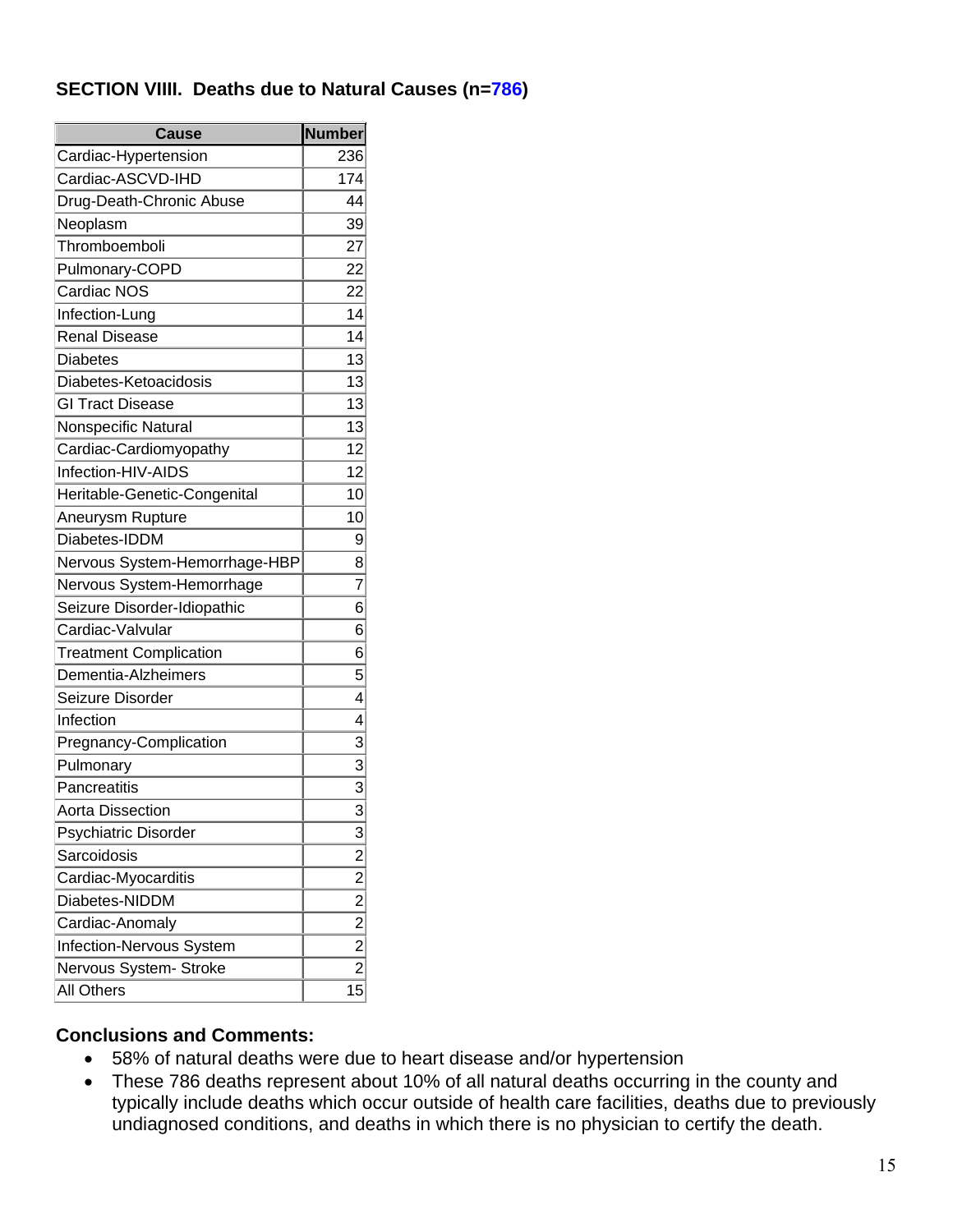#### **Section IX. Special Topics**

#### *Deaths of Children Age 1 through 18 years*

|                    | $\le$ 10 years old | <b>Cause</b>                                                              | 11-18 years old | <b>Cause</b>                                                           |
|--------------------|--------------------|---------------------------------------------------------------------------|-----------------|------------------------------------------------------------------------|
| <b>Homicide</b>    | 4                  | Blunt force (4)                                                           | 9               | <b>Gun (7)</b><br>Blunt force (1)<br>Choke hold (1)                    |
| <b>Suicide</b>     | $\overline{0}$     |                                                                           | $\overline{2}$  | Gun (1)<br>Hanging (1)                                                 |
| <b>Accident</b>    | $\overline{2}$     | Asphyxia (1)<br>Bicyclist (1)                                             | 1               | Bicyclist (1)                                                          |
| <b>MV Accident</b> | 3                  | Occupant (2)<br>Pedestrian (1)                                            | 3               | Occupant (3)                                                           |
| <b>Natural</b>     | 5                  | Heritable/<br>Congenital/<br>Genetic (4)<br>Treatment<br>Complication (1) | $\overline{4}$  | Cardiac (2)<br>Heritable/<br>Congenital/<br>Genetic (1)<br>Seizure (1) |
| <b>Total</b>       | 14                 |                                                                           | 19              | 33                                                                     |

#### *Deaths Among the Homeless*

There were 46 deaths among persons reported to be homeless. 19 deaths were due to natural causes, 16 deaths were accidental, 2 were traffic fatalities, 2 were homicides, 3 were suicides, and the manner of death was undetermined in 4 cases. 4 accidental deaths involved cold exposure and one involved heat exposure. The other accidental deaths involved drugs or alcohol (7), fire (1), falling (1), asphyxia due to compression (1), and drowning (1).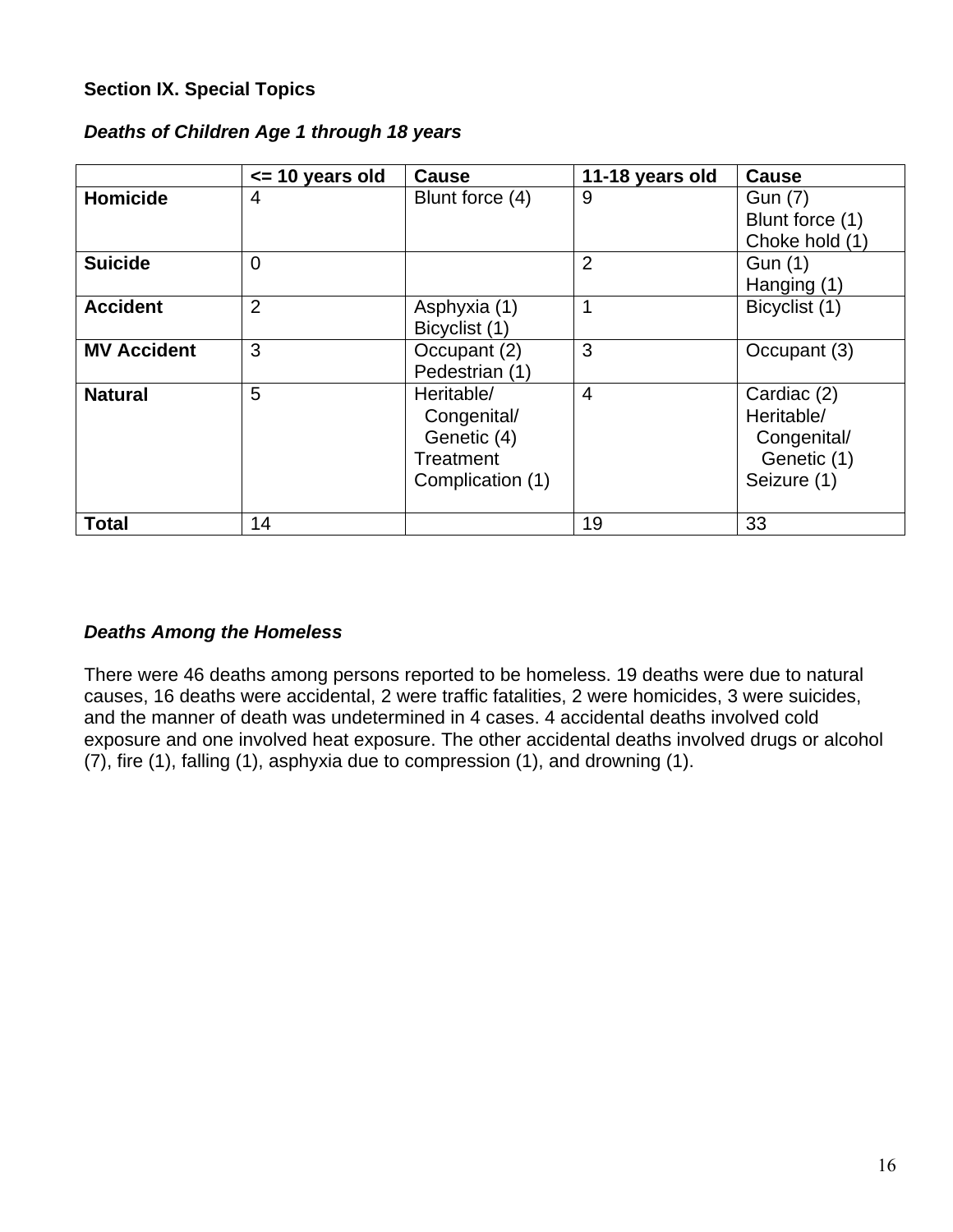### **Drug-Caused Deaths**

In 2010, there were 266 accidental deaths and 111 (42%) of these were due to alcohol and/or drugs. The number of cases in which various drugs were involved are shown in the Table below. The numbers do not add to 111 because often times, more than one drug is involved in causing the death of a given person.

| <b>Drug</b>                                                                                                         | <b>Number of Cases</b> |
|---------------------------------------------------------------------------------------------------------------------|------------------------|
| Cocaine                                                                                                             | 59                     |
| Ethanol                                                                                                             | 20                     |
| Oxycodone                                                                                                           | 18                     |
| Opiate, not otherwise specified. Some could be heroin                                                               | 17                     |
| Morphine (some of these could be heroin)                                                                            | 14                     |
| Heroin                                                                                                              | 4                      |
| Methamphetamine                                                                                                     | 10                     |
| Methadone                                                                                                           | 9                      |
| Alprazolam                                                                                                          | 8                      |
| Diazepam                                                                                                            | 6                      |
| Benzodiazepine, not otherwise specified                                                                             | 5                      |
| Amitriptylene/Nortriptylene                                                                                         | 6                      |
| Fentanyl                                                                                                            | 5                      |
| Hydrocodone                                                                                                         | 5                      |
| Diphenhydramine                                                                                                     | 5                      |
| Citalopram/Escitalopram                                                                                             | 4                      |
| Acetaminophen                                                                                                       | $\overline{2}$         |
| <b>GHB</b>                                                                                                          | $\overline{2}$         |
| Paroxetine                                                                                                          | $\overline{2}$         |
| Quetiapine                                                                                                          | $\overline{2}$         |
| Sertraline, Venlafaxine, Zolpidem, Propoxyphene, Ephedrine,<br>Amphetamine, Cyclobenzaprine, Imipramine, Fluoxetine | 1 each                 |

- Although methamphetamine has historically been more common in rural areas, it is now appearing in Fulton County
- Heroin deaths appear to be rising especially among the young adult white population
- Cocaine remains the most common substance implicated in deaths caused by drugs
- Drug deaths result not only from use of illicit substances, but prescription and over-thecounter drugs as well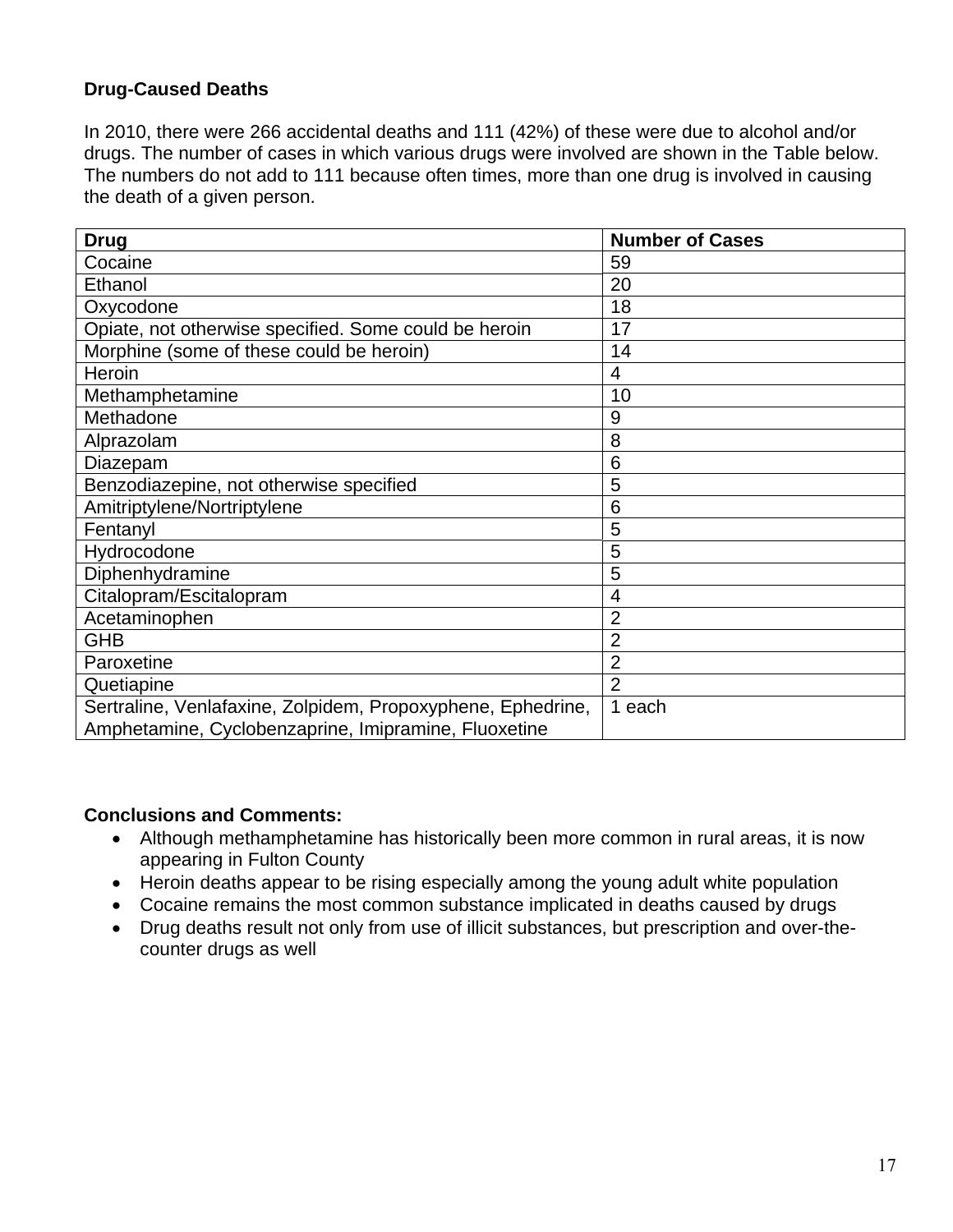## **Procedural Summary**

A brief summary of basic operational data for 2008 is as follows:

| Total case reports received<br>$\bullet$                                   | 2477           |
|----------------------------------------------------------------------------|----------------|
| Non-human cases<br>$\bullet$                                               | 10             |
| Duplicate reports<br>٠                                                     | $\overline{2}$ |
| <b>Relics</b><br>$\bullet$                                                 | 0              |
| Total human deaths reported<br>$\bullet$                                   | 2466           |
| Cased declined, natural death with certifier, or other county<br>$\bullet$ | 1050           |
| Cases accepted for full investigation and certification<br>$\bullet$       | 1416           |
| Natural deaths<br>$\bullet$                                                | 786            |
| Homicides<br>٠                                                             | 146            |
| Suicides<br>$\bullet$                                                      | 101            |
| Accidents (excluding traffic fatalities)<br>$\bullet$                      | 266            |
| Road-traffic related Accidental Deaths<br>$\bullet$                        | 80             |
| Undetermined manner of death<br>$\bullet$                                  | 35             |
| Stillborn<br>$\bullet$                                                     | 2              |
| On-scene death investigations<br>$\bullet$                                 | 848            |
| Bodies transported to the office<br>$\bullet$                              | 1360           |
| Cases certified without bodily examination by MD<br>$\bullet$              | 142            |
| External examination (Views + External Exams) by MD<br>$\bullet$           | 430            |
| Complete autopsies by MD<br>$\bullet$                                      | 910            |
| Partial (Limited) Autopsies by MD<br>$\bullet$                             | 7              |
| Bodies examined by investigator, not MD<br>$\bullet$                       | 76             |
| Total bodies examined by MD or investigator<br>$\bullet$                   | 1414           |
| Certified death but autopsy performed at hospital<br>$\bullet$             | 9              |
| Cases submitted for toxicology<br>$\bullet$                                | 1138           |
| 2010 cases remaining unidentified<br>$\bullet$                             | 2              |
| County burials on year 2010 cases<br>$\bullet$                             | 32             |
| Exhumations<br>$\bullet$                                                   | $\Omega$       |
| Organ and tissue donations                                                 | 36             |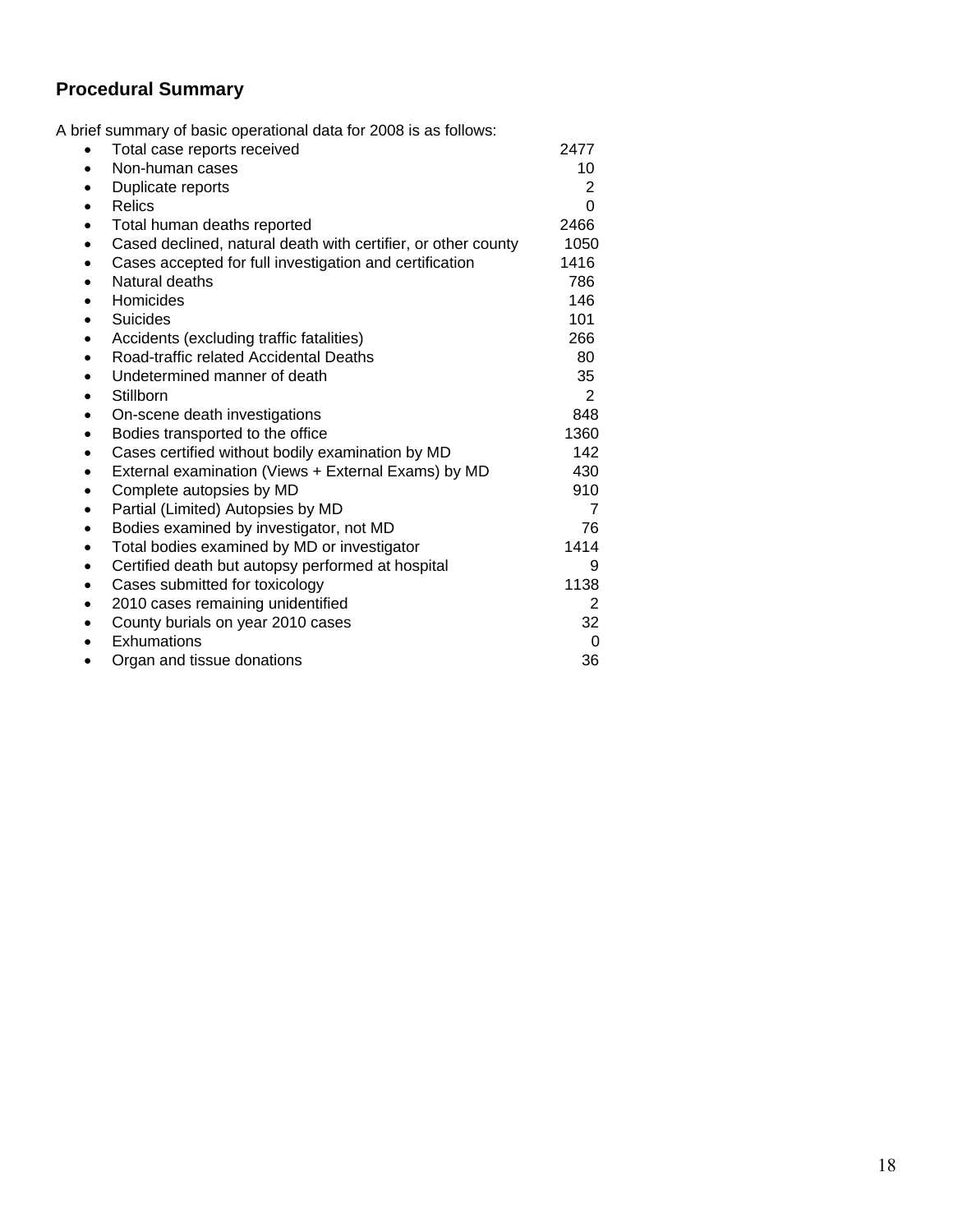# **Comparison with the Past**

| Year | <b>Homicides</b> | <b>Suicides</b> | <b>Traffic Fatalities</b> | <b>Other Accidents</b> |
|------|------------------|-----------------|---------------------------|------------------------|
| 1988 | 243              | 76              | 147                       | 182                    |
| 1989 | 275              | 98              | 149                       | 193                    |
| 1990 | 252              | 85              | 130                       | 159                    |
| 1991 | 237              | 87              | 104                       | 161                    |
| 1992 | 219              | 105             | 109                       | 156                    |
| 1993 | 244              | 86              | 128                       | 171                    |
| 1994 | 233              | 86              | 151                       | 170                    |
| 1995 | 211              | 78              | 124                       | 171                    |
| 1996 | 235              | 99              | 139                       | 190                    |
| 1997 | 185              | 81              | 122                       | 170                    |
| 1998 | 188              | 73              | 157                       | 222                    |
| 1999 | 183              | 100             | 127                       | 207                    |
| 2000 | 172              | 76              | 143                       | 192                    |
| 2001 | 171              | 87              | 125                       | 265                    |
| 2002 | 203              | 83              | 125                       | 221                    |
| 2003 | 181              | 79              | 113                       | 276                    |
| 2004 | 159              | 90              | 137                       | 240                    |
| 2005 | 145              | 78              | 130                       | 262                    |
| 2006 | 149              | 77              | 132                       | 245                    |
| 2007 | 182              | 86              | 121                       | 275                    |
| 2008 | 156              | 84              | 119                       | 255                    |
| 2009 | 129              | 86              | 111                       | 233                    |
| 2010 | 146              | 101             | 80                        | 266                    |

|           |      |      | Year Total Cases Certified Autopsies External Exams* | Scenes** | <b>Total Bodies</b><br>Examined*** |
|-----------|------|------|------------------------------------------------------|----------|------------------------------------|
| 1997 2109 | 1380 | 812  | 160                                                  | 776      | 1180                               |
| 1998 2234 | 1497 | 966  | 248                                                  | 888      | 1424                               |
| 1999 2199 | 1407 | 885  | 304                                                  | 842      | 1357                               |
| 2000 2098 | 1349 | 784  | 331                                                  | 832      | 1331                               |
| 2001 2014 | 1361 | 831  | 355                                                  | 885      | 1406                               |
| 2002 2063 | 1326 | 843  | 302                                                  | 930      | 1322                               |
| 2003 2298 | 1312 | 860  | 412                                                  | 960      | 1554                               |
| 2004 2254 | 1324 | 874  | 310                                                  | 883      | 1312                               |
| 2005 2171 | 1322 | 887  | 369                                                  | 896      | 1427                               |
| 2006 2212 | 1401 | 921  | 436                                                  | 890      | 1495                               |
| 2007 2238 | 1403 | 1002 | 365                                                  | 921      | 1482                               |
| 2008 2271 | 1386 | 940  | 303                                                  | 894      | 1420                               |
| 2009 2371 | 1418 | 893  | 456                                                  | 856      | 1441                               |
| 2010 2477 | 1416 | 910  | 367                                                  | 848      | 1414                               |

\* Indicates external exams plus views

\*\* Indicates on-site scene investigation

\*\*\* Indicates cases in which body was examined by an investigator and/or medical examiner